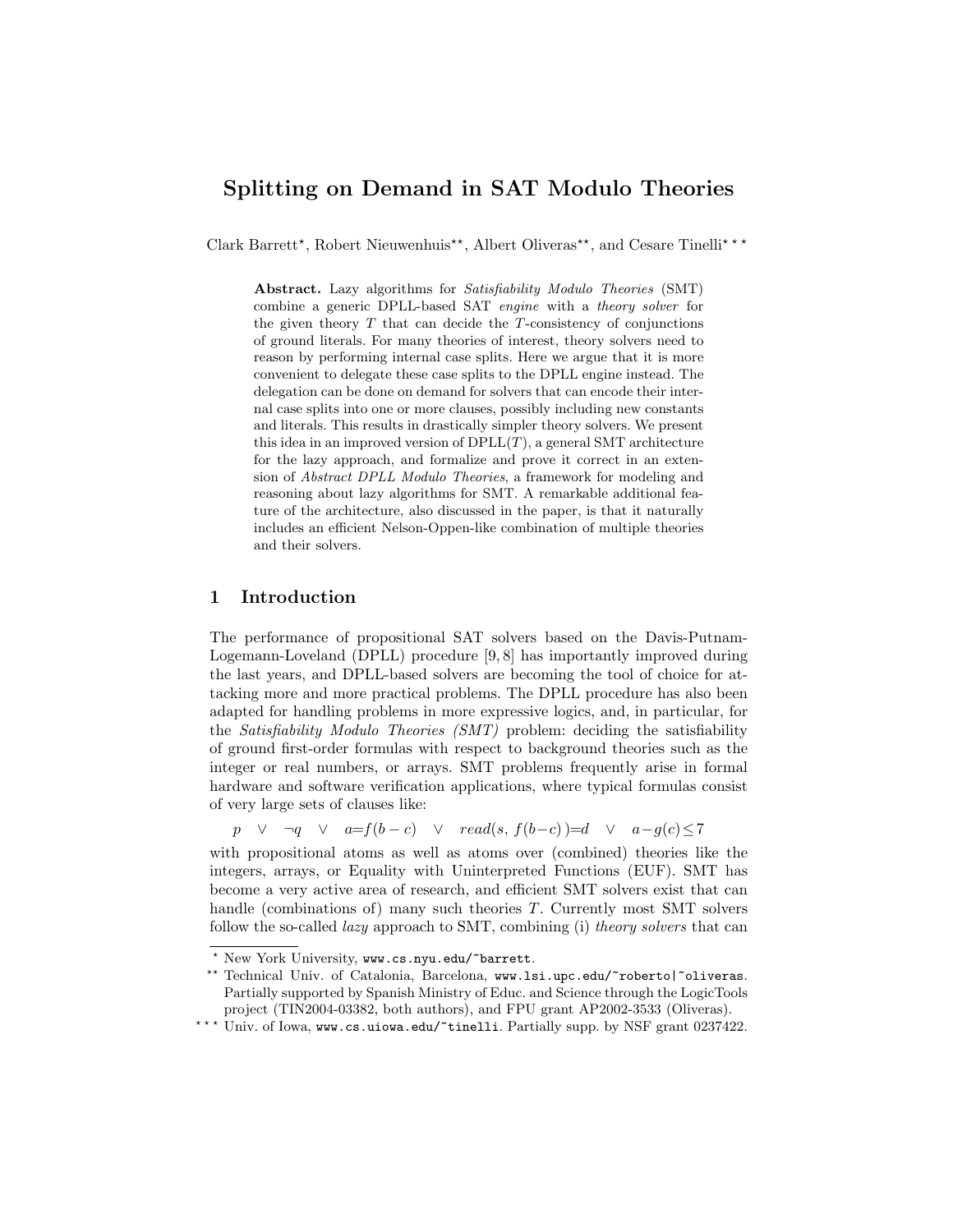handle *conjunctions* of literals over the given theory  $T$ , with (ii) DPLL *engines* for dealing with the Boolean structure of the formulas.

 $DPLL(T)$  is a general SMT architecture for the lazy approach [10]. It consists of a  $DPLL(X)$  engine, whose parameter X can be instantiated with a T-solver  $Solver_T$ , thus producing a DPLL(T) system. The DPLL(X) engine always considers the problem as a purely propositional one. For example, if the theory T is EUF, at some point  $DPLL(X)$  might consider a partial assignment containing, among many others, the four literals  $a=b$ ,  $f(a)=c$ ,  $f(b)=d$ , and  $c \neq d$  without noticing its T-inconsistency, because it just considers such literals as propositional (syntactic) objects. But  $Solver<sub>T</sub>$  continuously analyzes the partial model that  $DPLL(X)$  is building (a conjunction of literals). It can warn  $DPLL(X)$  about this T-inconsistency, and generate a clause, called a *theory* lemma, like  $a \neq b \vee f(a) \neq c \vee f(b) \neq d \vee c=d$ , which can be used by  $DPLL(X)$ for backjumping.  $Solver<sub>T</sub>$  sometimes also does theory propagation: as soon as, e.g.,  $a=b$ ,  $f(a)=c$ , and  $f(b)=d$  become true, it can notify  $DPLL(X)$  about T-consequences like  $c=d$  that occur in the input formula. The modular  $DPLL(T)$ architecture is flexible, and can be implemented efficiently: the BarcelogicTools implementation of  $DPLL(T)$  won all the four divisions it entered at the 2005 SMT Competition [1].

Here we propose an improved version of the  $DPLL(T)$  architecture, to rationalize and simplify the construction of lazy SMT systems where  $Solver_T$  does reasoning by cases. We present it formally by means of a corresponding extension of Abstract DPLL Modulo Theories, a uniform, declarative framework introduced in [12] for modeling and reasoning about lazy SMT procedures.

Example 1. In the array theory, the equation  $read(write(A, i, v), j) = read(A, j)$ holds in two situations: when the indices i and j are distinct, or when they are equal but the  $write(A, i, v)$  changes nothing, i.e., the value of array A at position  $i$  is already v. Deciding the T-consistency of a large conjunction of equations and disequations over arrays essentially requires  $Solver<sub>T</sub>$  to do an analysis of many Boolean combinations of such cases. In the extension of  $DPLL(T)$  we propose here,  $Solver_T$  can delegate all such case splittings to the  $\text{DPLL}(X)$  engine, e.g., it can demand DPLL(X) to split on atoms like  $i=j$ , by sending it a theory lemma (i.e., a ground clause valid in the theory) that encodes the split—for instance, a clause like  $read(write(A, i, v), j) \neq read(A, j) \lor i \neq j \lor read(A, i) = v.$ 

The main novelty, and complication, versus the previous version of  $DPLL(T)$ is that the lemma may contain atoms that do not occur in the input formula. Sometimes even new constant symbols may be introduced. For example, in (fragments of) set theory [7], a set disequality  $s \neq s'$  may be handled by the theory solver by reducing it to the disjunction  $(a \in s \land a \notin s') \lor (a \notin s \land a \in s')$ , where a is a fresh Skolem constant.

Centralizing all case splitting in the engine allows one to avoid the duplication of search functionality in the theory solver and drastically simplify its implementation, since a case splitting infrastructure is no longer necessary. Roughly, the solver's only requirement reduces to being able to detect  $T$ -inconsistencies once all case splits it has requested have been done.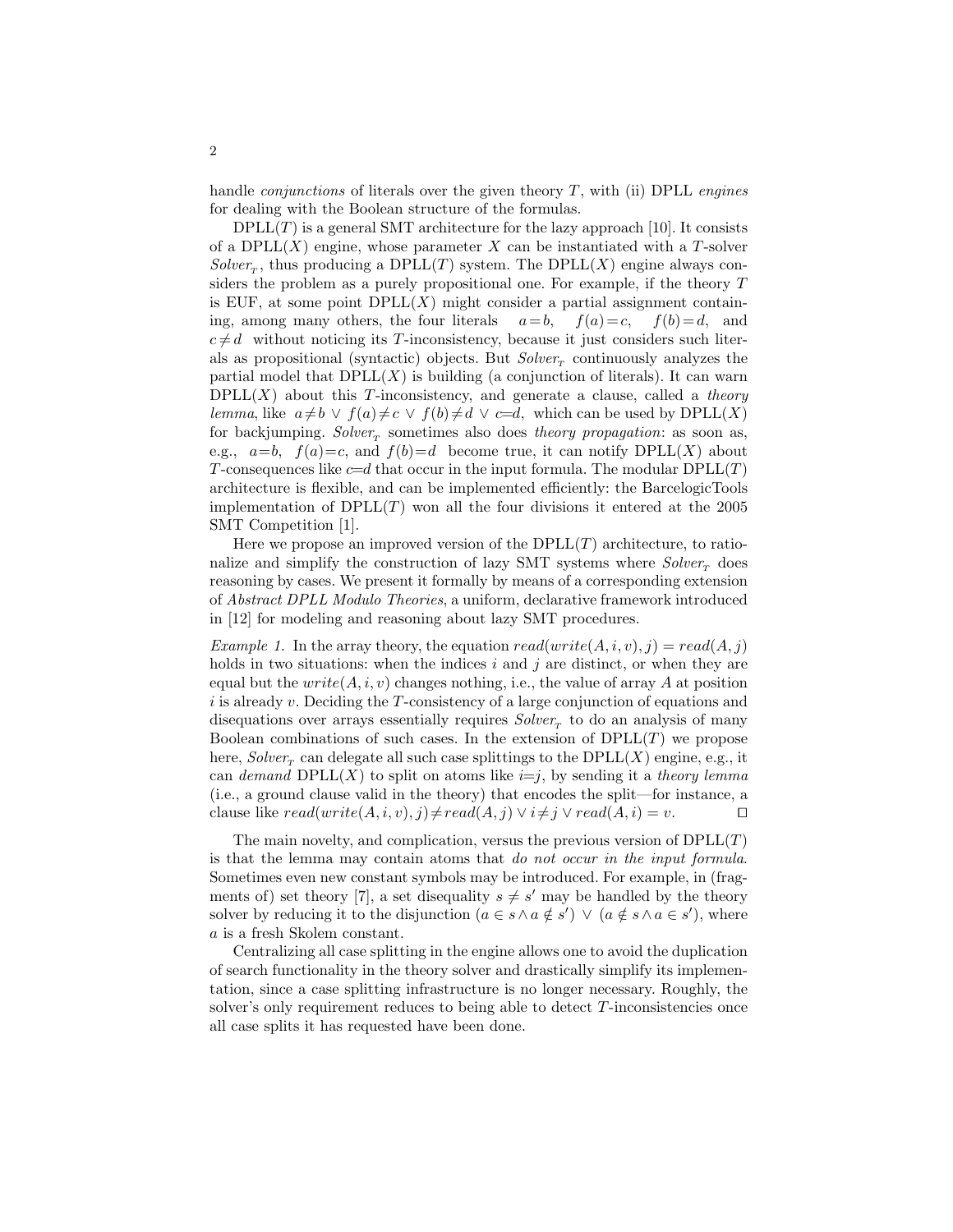The main contribution of this paper is a general and formal specification of this sort of architecture, together with a rigorous proof of its correctness. The relevance of this architecture is that it unquestionably leads to simpler solvers for theories that require case splits—in practice, all theories  $T$  where checking the T-inconsistency of ground literals is NP-hard.

In many SMT applications the background theory  $T$  is defined as a combination of several component theories  $T_1, \ldots, T_n$ , each with its own local solver. An important aspect of our approach is that it can be naturally refined to accommodate such combined theories, giving rise to a  $DPLL(T_1, \ldots, T_n)$  architecture.

*Example 2.* Let T be the union of two disjoint theories  $T_1$  and  $T_2$  where  $T_1$  is EUF and  $T_2$  is (some fragment of) arithmetic, two of the most common theories in SMT. Let F be the conjunction  $a=b \wedge f(a)-c \leq 3 \wedge f(b)-c \geq 4$ over the combined signature of  $T_1$  and  $T_2$ . Introducing new constants  $c_1$  and  $c_2$ , F can be *purified*, into an equisatisfiable conjunction of the  $T_1$ -pure formula  $F_1$ and the  $T_2$ -pure formula  $F_2$  below:

$$
a=b \land c_1=f(a) \land c_2=f(b)
$$
  $c_1-c \leq 3 \land c_2-c \geq 4$ .

In general, an *arrangement A* for such pure conjunctions  $F_1 \ldots F_n$  is a conjunction saying, for every two constants shared between at least two different  $F_i$ 's, whether the constants are equal or distinct. A general combination result underpinning the Nelson-Oppen method [11] states that for stably infinite and signature disjoint  $T_i$ 's,  $F$  is  $T$ -consistent if, and only if, for some arrangement  $A$ each  $F_i \wedge A$  is  $T_i$ -consistent (see, e.g., [14] for precise definitions and details). This can be decided by the respective  $T_i$ -solvers. In this example, F is T-inconsistent since  $F_1 \wedge c_1 \neq c_2$  is  $T_1$ -inconsistent and  $F_2 \wedge c_1 = c_2$  is  $T_2$ -inconsistent.

In practice, it is useful if each  $T_i$ -solver is able to *generate* all clauses  $c_1=$  $c'_1 \vee \ldots \vee c_k = c'_k$  over the shared constants that are  $T_i$ -entailed by the conjunction  $F_i$ . For convex  $T_i$ , these entailed clauses are in fact always unit. It is not difficult to see that, if these two properties hold for all  $T_i$ , we only have to consider one arrangement: the one where every two constants not equated in a propagated equality are distinct. But usually the situation is less ideal. If some  $T_i$  is nonconvex, it is necessary to do case splitting over the  $T_i$ -entailed non-unit clauses, and if some  $T_i$ -solver has limited or too expensive generation capabilities, the possible arrangements need to be (partially) guessed and tried.

By centralizing case splitting into the  $DPLL(X)$  engine and extending it to equalities over shared constants we can use the engine, in effect, to efficiently enumerate the arrangements on demand, that is, as requested by the individual theory solvers. Note that in the resulting  $DPLL(T_1, \ldots, T_n)$  architecture, the engine will again handle literals possibly not in the input clauses, namely, (dis)equalities between shared variables.  $\Box$ 

Section 2 of this paper introduces and discusses the correctness of an Extended Abstract DPLL Modulo Theories framework that formalizes our approach.<sup>1</sup> Section 3 illustrates how to use the framework to avoid internal case

<sup>1</sup> Because of space constraints we cannot provide the correctness proof here. The complete proof can be found in [2].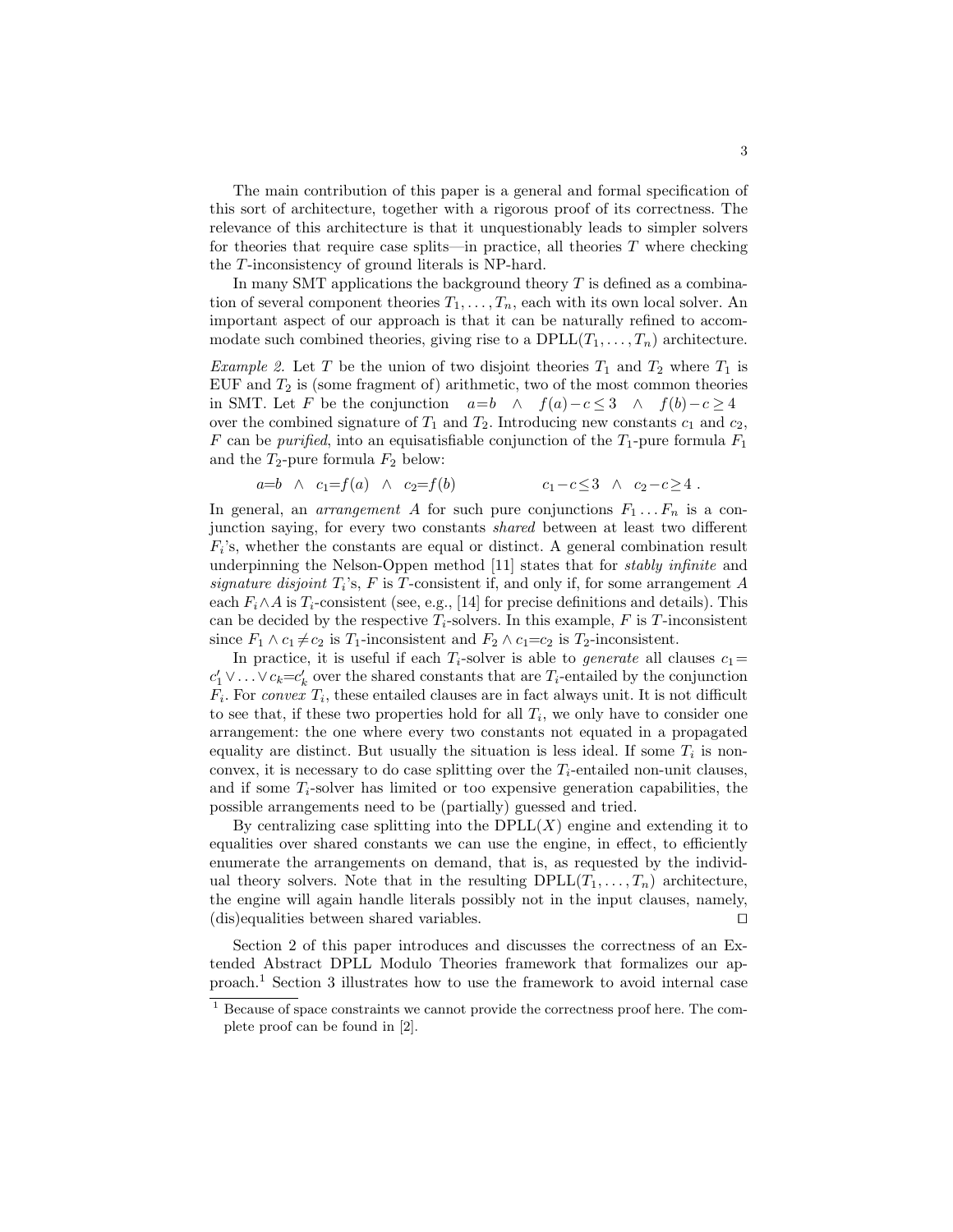splits in a very general class of theory solvers. Section 4 discusses the application of the framework to  $DPLL(T_1, ..., T_n)$ . Finally, Section 5 concludes.

Related work. Some of the ideas formalized in this paper on centralizing case splits in the Boolean engine are implemented in the system CVC [5] and CVC-Lite [4]. But apart from a brief note in Clark Barrett's PhD thesis (in Section 3.5.1 of [3]), we are not aware of any other description of them in the literature.

Bozzano et al. propose in [6] to use the Boolean engine in multi-theory SMT systems to do case splitting over the space of all possible arrangements. In contrast to this work, there the centralization of case-splitting concerns only equalities between shared constants, as needed by the Nelson-Oppen method. As far as theory solver combination is concerned, our approach and that in [6] are in a sense dual, possibly as a consequence of their different motivations. Simplifying a bit, in [6] the theory solvers are (or can be) completely unaware of each other. The DPLL engine is in charge of identifying shared constants and feeding (dis)equalities between them as appropriate to the solvers. This way, off-theshelf decision procedures can be used as theory solvers. In our case, the roles are reversed. As we will see, the solvers are aware of their shared constants, and are in charge of producing lemmas containing (dis)equalities between them, for the engine to split on. The advantage in this case is that the same mechanism already in place for splitting on demand can be used for combination as well, with no changes to the engine.

### 2 Extended Abstract DPLL Modulo Theories

In this section, we briefly describe the Abstract DPLL Modulo Theories framework (see [12] for more details) and then extend it so that it can be used to formalize our new version of  $DPLL(T)$  and, more generally, SMT approaches where new atoms and new symbols are introduced.

## 2.1 Abstract DPLL Modulo Theories

As usual in SMT, given a theory  $T$  (a set of closed first-order formulas), we will only consider the SMT problem for ground (and hence quantifier-free) CNF formulas F. Such formulas may contain free constants, i.e., constant symbols not in the signature of  $T$ , which, as far as satisfiability is concerned, can be equivalently seen as existential variables. Other than free constants, all other predicate and function symbols in the formulas will instead come from the signature of T. From now on, we will assume that all formulas satisfy these restrictions.

The formalism we describe is based on a set of *states* together with a binary relation  $\implies$  (called the *transition relation*) over these states, defined by means of *transition rules*. Starting with a state containing an input formula  $F$ , one can use the rules to generate a finite sequence of states, where the final state indicates whether or not  $F$  is  $T$ -consistent.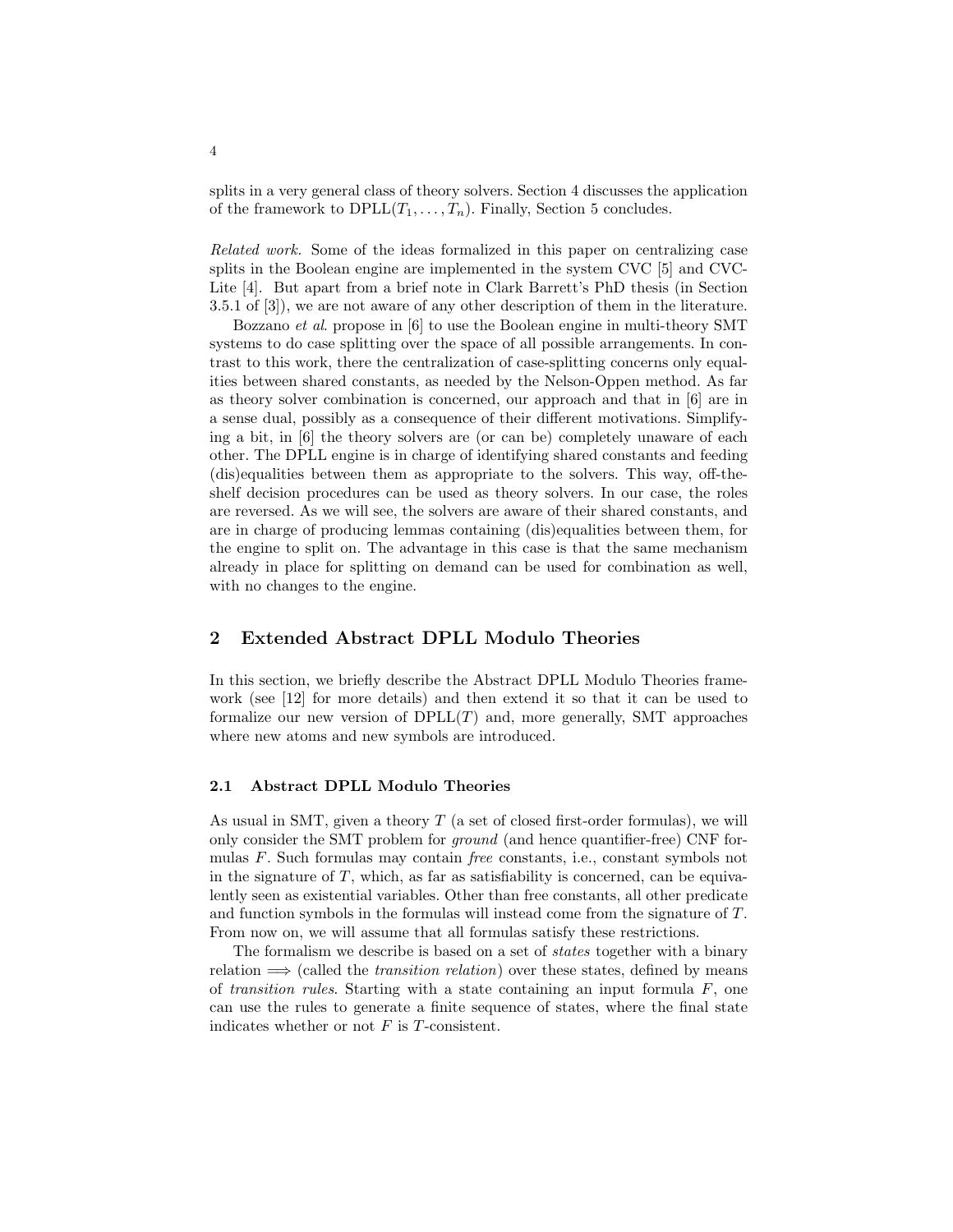A state is either the distinguished state FailState (denoting T-unsatisfiability) or a pair of the form  $M \parallel F$ , where M is a sequence of literals, with  $\emptyset$  denoting the empty sequence, and  $F$  is a formula in conjunctive normal form (CNF), i.e., a finite set of disjunctions of literals. We additionally require that M never contains both a literal and its negation and that each literal in  $M$  is annotated as either a *decision* literal (indicated by  $l^d$ ) or not. Frequently, we will refer to M as a partial assignment or consider  $M$  just as a set or conjunction of literals, ignoring both the annotations and the order of its elements.

In what follows, a possibly subscripted or primed lowercase l always denotes a literal. Similarly  $C$  and  $D$  always denote clauses (disjunctions of literals),  $F$ and G denote conjunctions of clauses, and M and N denote partial assignments.

We write  $M \models F$  to indicate that M propositionally satisfies F. If C is a clause  $l_1 \vee \ldots \vee l_n$ , we sometimes write  $\neg C$  to denote the formula  $\neg l_1 \wedge \ldots \wedge \neg l_n$ . We say that C is conflicting in a state  $M \parallel F, C$  if  $M \models \neg C$ .

A formula F is called  $T-(in)consistent$  if  $F \wedge T$  is (un)satisfiable in the firstorder sense. We say that M is a T-model of F if  $M \models F$  and M, seen as a conjunction of literals, is  $T$ -consistent. It is not difficult to see that  $F$  is  $T$ consistent if, and only if, it has a T-model. If  $F$  and  $G$  are formulas, then  $F$ entails G in T, written  $F \models_T G$ , if  $F \land \neg G$  is T-inconsistent. If  $F \models_T G$  and  $G \models_T F$ , we say that F and G are T-equivalent. A theory lemma is a clause C such that  $\emptyset \models_T C$ .

We start with the transition system first presented in  $[12].<sup>2</sup>$ 

#### Definition 1. Abstract DPLL Modulo Theories consists of the following rules:

#### UnitPropagate :

 $M \parallel F, C \vee l \implies M \parallel F, C \vee l \text{ if } \begin{cases} M \models \neg C \\ l \text{ is a node} \end{cases}$ l is undefined in M Decide :  $M \parallel F \qquad \Longrightarrow M \parallel^{\mathbf{d}} \parallel F \qquad \text{if } \begin{cases} l \text{ or } \neg l \text{ occurs in a clause of } F \\ l \text{ is undefined in } M \end{cases}$ l is undefined in M Fail :  $M \parallel F, C \qquad \Longrightarrow \text{FailState} \qquad \text{if} \begin{cases} M \models \neg C \\ M \text{ sents} \end{cases}$ M contains no decision literals T-Learn :  $M \parallel F$   $\implies M \parallel F, C$  if  $\begin{cases} each \ atom \ of \ C \ occurs \ in \ F \ or \ in \ M \end{cases}$  $F \models_T C$ T-Backjump :  $M l^{\mathsf{d}} N \parallel F, C \implies M l' \parallel F, C$  if  $\sqrt{ }$  $\int$  $\overline{\mathcal{L}}$  $M l^d N \models \neg C$ , and there is some clause  $C' \vee l'$  such that:  $F, C \models_T C' \vee l'$  and  $M \models \neg C',$  $l'$  is undefined in  $M$ , and  $l'$  or  $\lnot l'$  occurs in F or in M  $l<sup>d</sup>$  N

 $2$  For simplicity, we omit the Restart and T-Forget rules. A complete treatment of these rules is included in the full report [2].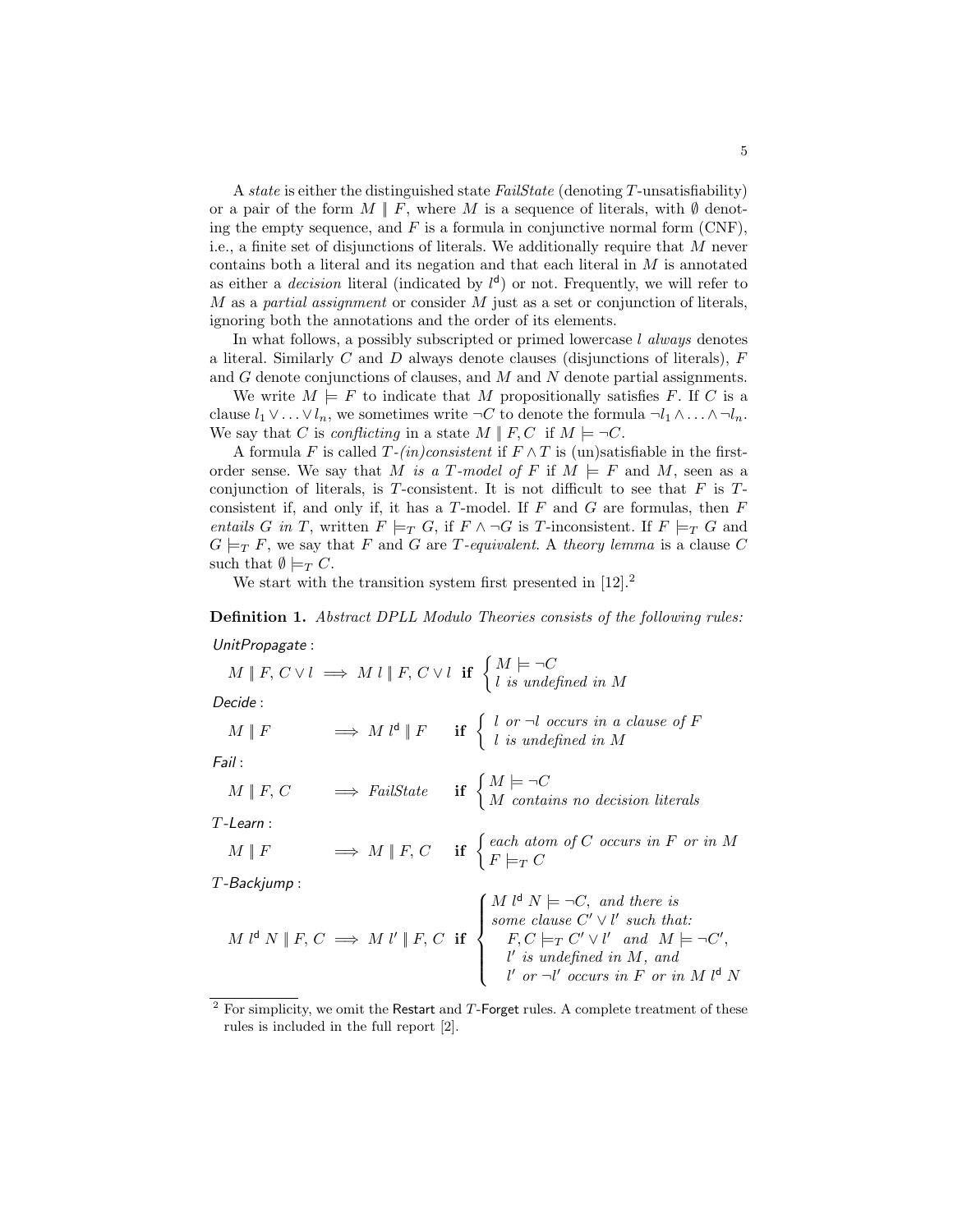T-Propagate :

$$
M \parallel F \quad \implies M \mid l \parallel F \text{ if } \begin{cases} M \models_{T} l \\ l \text{ or } \neg l \text{ occurs in } F \\ l \text{ is undefined in } M \end{cases}
$$

The Basic DPLL Modulo Theories system consists of the rules Decide, Fail, UnitPropagate, T-Propagate and T-Backjump. We denote the transition relation defined by these rules by  $\Longrightarrow_B$ . We denote the transition relation defined by all the rules by  $\Longrightarrow_{\text{FT}}$ .

For a transition relation  $\Longrightarrow$ , we denote by  $\Longrightarrow^*$  the reflexive-transitive closure of  $\implies$ . We call any sequence of the form  $S_0 \implies S_1, S_1 \implies S_2, \ldots$  a derivation, and denote it by  $S_0 \Longrightarrow S_1 \Longrightarrow S_2 \Longrightarrow \dots$ . We call any subsequence of a derivation a *subderivation*. If  $S \implies S'$  we say that there is a *transition* from S to S'. A state S is final with respect to  $\Longrightarrow$  if there are no transitions from S.

The relevant derivations in the Abstract DPLL Modulo Theories system are those that start with a state of the form  $\emptyset \parallel F$ , where F is a formula to be checked for T-consistency, and end in a state that is final with respect to  $\Longrightarrow$ <sub>B</sub>.

#### 2.2 The Extended Abstract DPLL Modulo Theories System

Any realization of the Abstract DPLL Modulo Theories framework, in addition to implementing the rules and an execution strategy, must be able to determine the T-consistency of M when a final state  $M \parallel F$  is reached. For this purpose, one typically assumes the existence of  $Solver<sub>r</sub>$  which can do precisely that.

However, for some important theories, determining the T-consistency of a conjunction of literals requires additional internal case splitting. In order to simplify  $Solver<sub>T</sub>$  and centralize the case splitting in the DPLL engine, it is desirable to relax the requirement on  $Solver<sub>r</sub>$  by allowing it to demand that the DPLL engine do additional case splits before determining the T-consistency of the partial assignment. For flexibility—and because it is needed by actual theories of interest—the theory solver should be able to demand case splits on literals that do not appear in  $M$  or  $F$  and possibly even contain fresh constant symbols.

It is not hard to see, however, that allowing this kind of flexibility poses a potential termination problem. We can overcome this difficulty if, for any input formula  $F$ , the set of all literals needed to check the T-consistency of  $F$ is finite. More precisely, as a purely theoretical construction, we assume that for every input formula F there is a finite set  $\mathcal{L}(F)$  of literals containing all literals on which a given theory solver may demand case splits when starting with a conjunction of literals from  $F$ . For example, for a solver for the theory of arrays  $\mathcal{L}(F)$  could contain atoms of the form  $i = j$ , where i and j are array indices occurring in F. This technical requirement poses no limitations on any of the practically useful theory solver procedures we are aware of (see Section 3). Also, for the proofs here there is no need to construct the set  $\mathcal{L}(F)$ . It is enough to know that it exists. Formally, we require the following.

6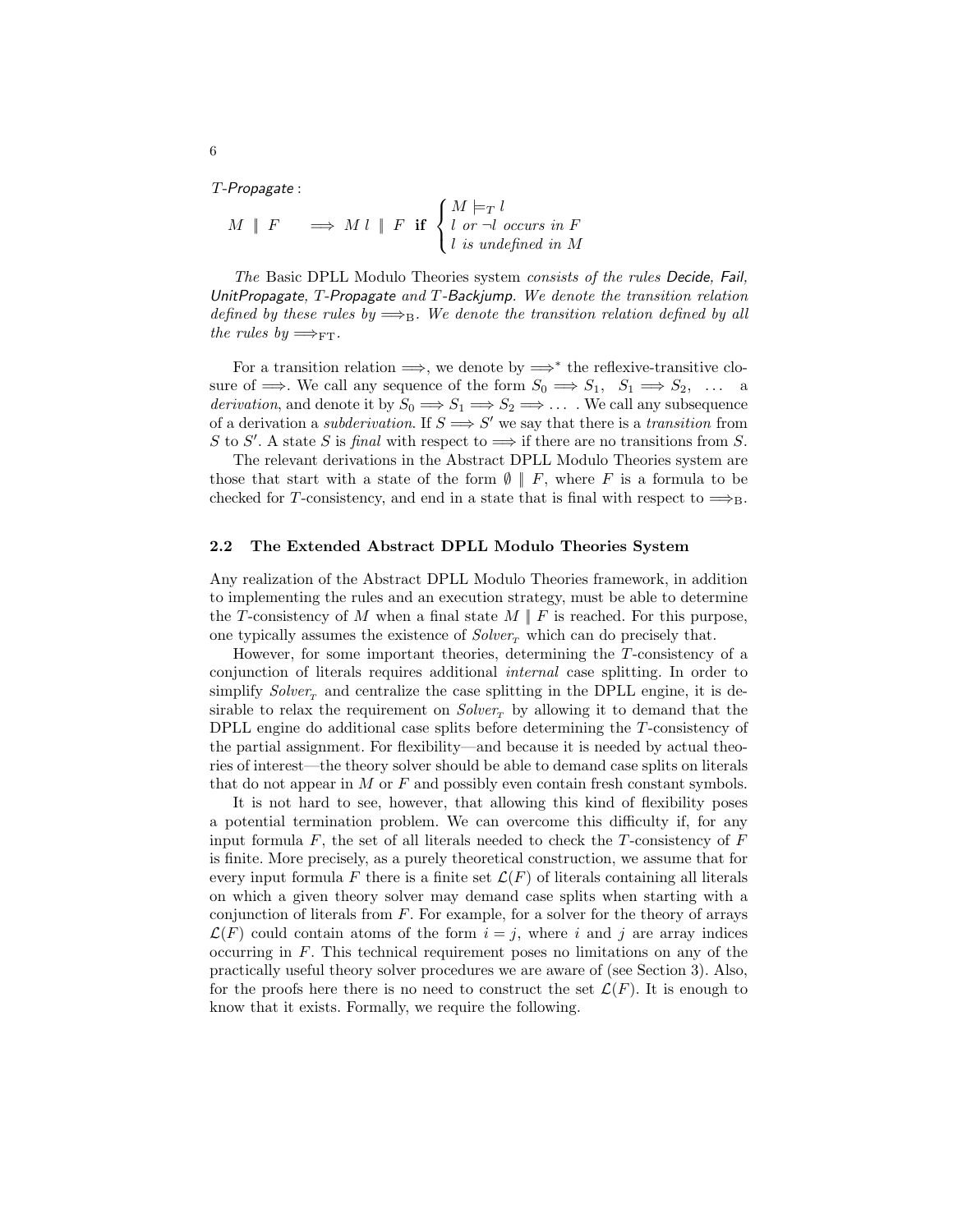**Definition 2.**  $\mathcal{L}$  is a suitable literal-generating function if for every finite set of literals L:

- 1.  $\mathcal L$  maps  $L$  to a new finite set of literals  $L'$  such that  $L \subseteq L'$ .
- 2. For each atomic formula  $\alpha, \alpha \in \mathcal{L}(L)$  iff  $\neg \alpha \in \mathcal{L}(L)$ .
- 3. If L' is a set of literals and  $L \subseteq L'$ , then,  $\mathcal{L}(L) \subseteq \mathcal{L}(L')$  (monotonicity).
- 4.  $\mathcal{L}(\mathcal{L}(L)) = \mathcal{L}(L)$  (idempotence).

For convenience, given a formula F, we denote by  $\mathcal{L}(F)$  the result of applying  $\mathcal{L}$ to the set of all literals appearing in F.

The introduction of new constant symbols poses potential problems not only for termination, but also for soundness. One property of the transition relation  $\implies_{\text{FT}}$  is that whenever  $\emptyset \parallel F \implies_{\text{FT}}^* M \parallel F'$ , the formulas F and F' are T-equivalent. This will no longer be true if we allow the introduction of new constant symbols. However, it is sufficient to simply ensure  $T$ -equisatisfiability of  $F$  and  $F'$ . To this end, we introduce the following definition.

**Definition 3.** Given a formula F and a formula G, we define  $\gamma_F(G)$  as follows:

- 1. Let  $G'$  be the formula obtained by replacing each free constant symbol in  $G$ that does not appear in F with a fresh variable.
- 2. Let  $\overline{v}$  be the set of all fresh variables introduced in the previous step.
- 3. Then,  $\gamma_F(G) = \exists \overline{v}. G'.$

Now we can give a new transition rule called Extended T-Learn which replaces T-Learn and allows for the desired additional flexibility.

**Definition 4.** The Extended DPLL Modulo Theories system, denoted as  $\implies$ x<sub>T</sub>, consists of the rules of Basic DPLL Modulo Theories, together with the rule:

Extended T-Learn

$$
M \parallel F \qquad \Longrightarrow M \parallel F, C \text{ if } \begin{cases} each \text{ atom of } C \text{ occurs in } F \text{ or in } \mathcal{L}(M) \\ F \models_T \gamma_F(C) \end{cases}
$$

The key observation is that an implementation using Extended T-Learn has more flexibility when a state M || F is reached which is final with respect to  $\Longrightarrow_{\text{B}}$ . Whereas before it would have been necessary for the theory solver to determine the T-consistency of M when such a state was reached, the Extended T-Learn rule allows the possibility of delaying a response by demanding that additional case splits (on possibly new literals appearing in the clause  $C$ ) be done first. As we will show below, the properties of  $\mathcal L$  ensure that the solver's response cannot be delayed indefinitely.

#### 2.3 Correctness of Extended Abstract DPLL Modulo Theories

A decision procedure for SMT can be obtained by generating a derivation using  $\Rightarrow$  x<sub>T</sub> with a particular strategy. As with  $\Rightarrow$ <sub>FT</sub>, the aim of a derivation is to compute a state  $S$  such that: (i)  $S$  is final with respect to the rules of Basic DPLL Modulo Theories and (ii) if S is of the form  $M \parallel F$  then M is T-consistent.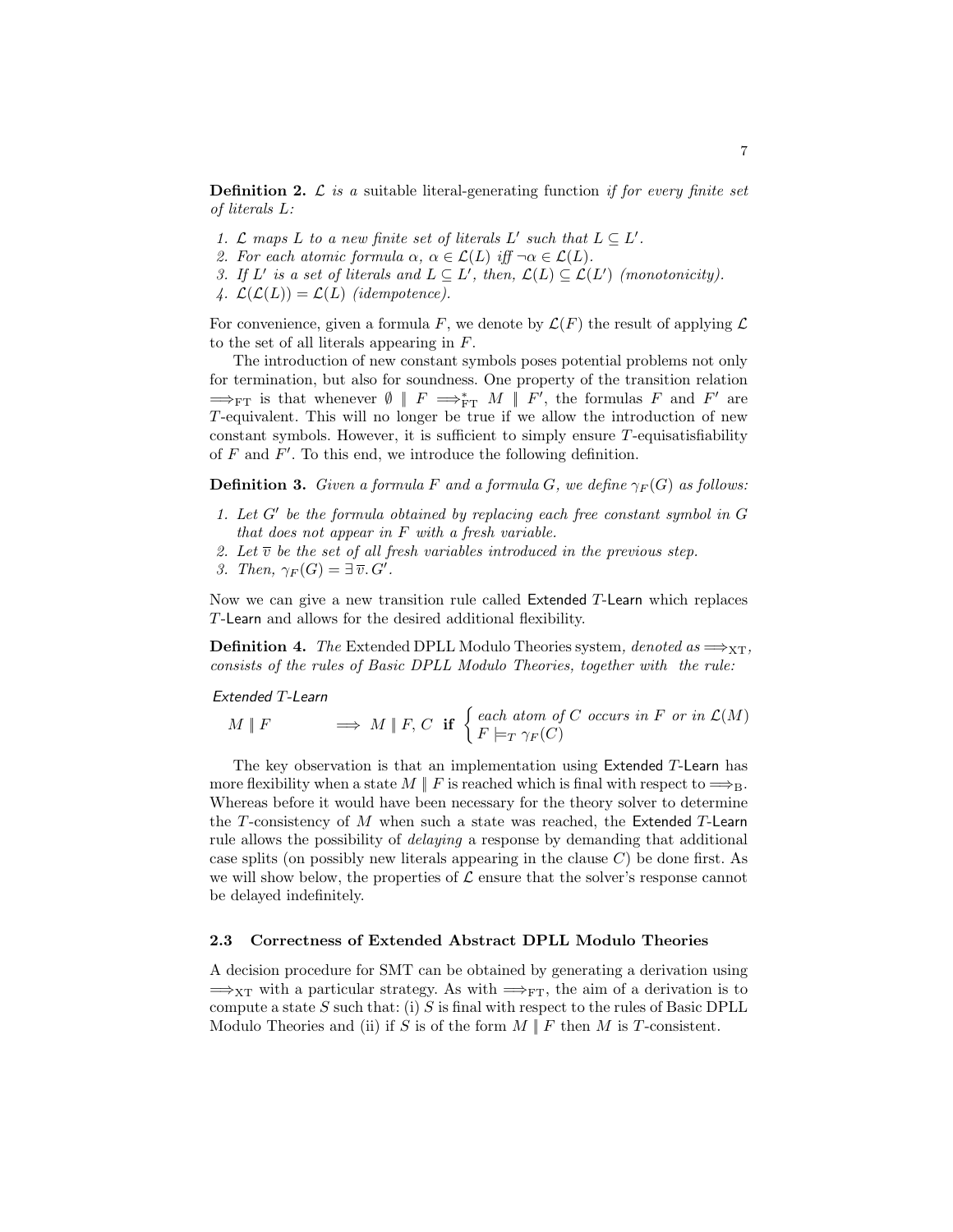**Lemma 1.** If  $\emptyset \parallel F \Longrightarrow_{XT}^* M \parallel G$  then the following hold.

- 1. All the literals in M and all the literals in G are in  $\mathcal{L}(F)$ .
- 2. M contains no literal more than once and is indeed an assignment, i.e., it contains no pair of literals of the form  $p$  and  $\neg p$ .
- 3.  $G \models_T F$  and for some H,  $F \models_T \gamma_H(G)$ .
- 4. If M is of the form  $M_0$   $l_1$   $M_1$   $\ldots$   $l_n$   $M_n$ , where  $l_1, \ldots, l_n$  are all the decision literals of M, then  $G, l_1, \ldots, l_i \models_T M_i$  for all i in  $0 \ldots n$ .

**Theorem 1 (Termination of**  $\Rightarrow$ <sub>XT</sub>). There is no infinite derivation of the form  $\emptyset \parallel F \Longrightarrow_{\text{XT}} S_1 \Longrightarrow_{\text{XT}} \ldots$ 

The main difference in the termination argument with respect to  $\Rightarrow$ <sub>FT</sub> is that, while Extended T-Learn can produce lemmas with new literals, it can only produce a finite number of them thanks to the properties of  $\mathcal{L}$ .

**Lemma 2.** If  $\emptyset \parallel F \Longrightarrow_{XT}^* M \parallel F'$  and there is some conflicting clause in  $M \parallel F'$ , i.e.,  $M \models \neg C$  for some clause C in F', then either Fail or T-Backjump applies to  $M \parallel F'$ .

Property 1. If  $\emptyset \parallel F \Longrightarrow_{XT} M \parallel F'$  and M is T-inconsistent, then either there is a conflicting clause in  $M \parallel F'$ , or else Extended T-Learn applies to  $M \parallel F'$ , generating a clause enabling some Basic DPLL Modulo Theories step.

Lemma 2 and Property 1 show that, for a state of the form  $M \parallel F$ , if there is some literal of F undefined in  $M$ , or there is some conflicting clause, or  $M$ is T-inconsistent, then a rule of Basic DPLL Modulo Theories is always applicable, possibly after a single Extended T-Learn step. Together with Theorem 1 (Termination), this shows how to compute a state to which the following main theorem is applicable.

**Theorem 2.** Let Der be a derivation  $\emptyset \parallel F \implies_{\text{XT}}^* S$ , where S is (i) final with respect to Basic DPLL Modulo Theories, and (ii) if S is of the form  $M \parallel F'$ then M is T-consistent. Then

- 1. S is FailState if, and only if, F is T-inconsistent.
- 2. If S is of the form  $M \parallel F'$  then M is a T-model of F.

For a given theory  $T$ , Theorems 1 and 2 show how to obtain a decision procedure for the T-consistency of formulas as long as we have a theory solver and can prove for it the existence of a suitable literal-generating function  $\mathcal L$ such that the following holds: for every state of the form  $M \parallel F$  that is final with respect to  $\Longrightarrow$ <sub>B</sub>, the theory solver is able to (i) determine that M is Tinconsistent, (ii) determine that  $M$  is  $T$ -consistent, or (iii) generate a new clause via Extended T-Learn that enables some Basic DPLL Modulo Theories step.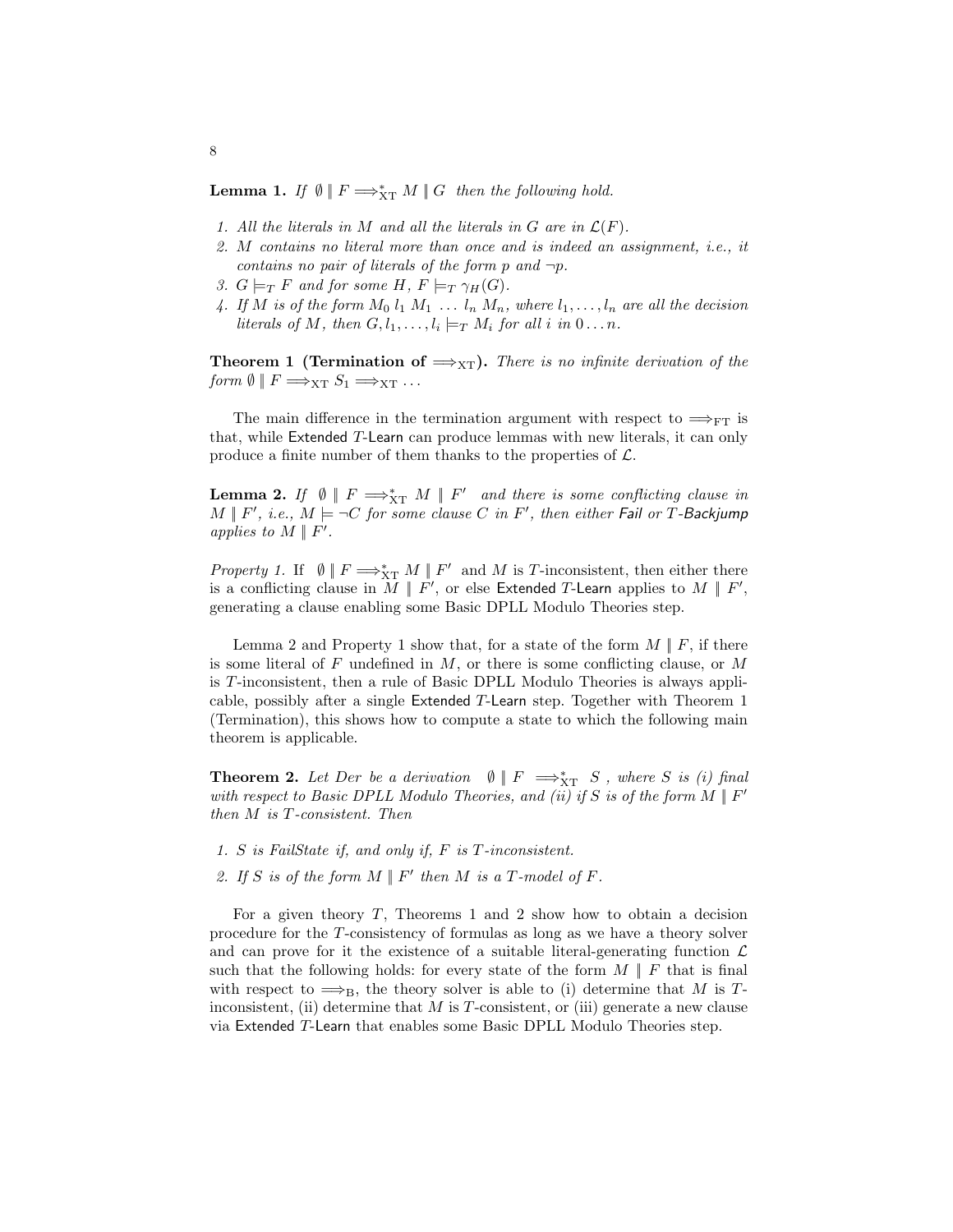### 3 Avoiding case splitting within theory solvers

In this section, we show how rule-based theory solvers can be used in the context of Extended DPLL Modulo Theories.

Recall that theory solvers only need to deal with conjunctions (equivalently, sets) of literals. Then observe that any solver deciding the T-consistency of such conjunctions in a theory where this problem is NP-hard is bound to resort to some form of case splitting.<sup>3</sup> We show how the Extended T-Learn rule allows such solvers to avoid any internal case splitting, and we explain why, for rule-based solvers, the existence of  $\mathcal L$  is reasonable.

#### 3.1 Rule-based Theory Solvers

A large class of theory solvers can be defined using inference rules that describe how to take a set of literals and transform it in some way to get new sets of literals (or  $\perp$ , indicating T-inconsistency). Consider a theory T. For our purposes, let us assume that an inference rule has one of the following two formats:

$$
\frac{\Gamma, \Delta}{\perp} \qquad \qquad \frac{\Gamma, \Delta}{\Gamma, \Delta_1 \quad \Gamma, \Delta_2 \quad \cdots \quad \Gamma, \Delta_n}
$$

where the meta-variables  $\Gamma$ ,  $\Delta$  and  $\Delta_i$  represent sets of literals. We call rules of the first kind refuting rules and rules of the second kind progress rules. Typically,  $\Delta$  has side-conditions or is a schema, while  $\Gamma$  can represent any set of literals. Progress rules describe a local change based on a small number of literals (the ones in  $\Delta$ ), while all of the other literals (the ones in  $\Gamma$ ) are unchanged.

A refuting rule is *sound* iff any legal instance  $\delta$  of  $\Delta$  is T-inconsistent. A progress rule is *sound* if whenever  $\Delta, \Delta_1, \ldots, \Delta_n$  are instantiated with  $\delta, \delta_1, \ldots, \delta_n$ respectively,  $\delta$  is T-consistent iff  $\bigvee_{i=1}^{n} \delta_i$  is T-consistent. We say that a set  $\Phi$  of literals is  $(ir)$ reducible with respect to a set of derivation rules R if (n)one of the rules in R applies to it, i.e., if (no) some subset of  $\Phi$  is a legal instance of  $\Delta$ in a rule of R. A *strategy* is a function that, given a reducible set of literals  $\Phi$ , chooses a rule from  $R$  to apply.

Given a set  $R$  of rules and a strategy  $S$ , a *derivation tree* for a set of literals  $\Phi$  is a finite tree with root  $\Phi$  such that for each internal node E of the tree, E is reducible and its children are the conclusions of the rule selected by S for E. A refutation tree (for  $\Phi$ ) is a derivation tree all of whose leaves are  $\perp$ . A derivation is a sequence of derivation trees starting with the single-node tree containing  $\Phi$ , where each tree is derived from the previous one by the application of a rule from R to one of its leaves. A refutation is a finite derivation ending with a refutation tree. A strategy S is terminating if every derivation using S is finite. A strategy S is complete if whenever  $\Phi$  is T-inconsistent, S produces a refutation for  $\Phi$ .

It is not hard to see that a set  $R$  of sound inference rules together with a terminating and complete strategy S provide a decision procedure for the Tconsistency of sets of ground literals. In fact, all decision procedures typically

<sup>&</sup>lt;sup>3</sup> In fact, conceivably a solver may be based on case splitting even if the above Tconsistency problem is polynomial, for simplicity or convenience.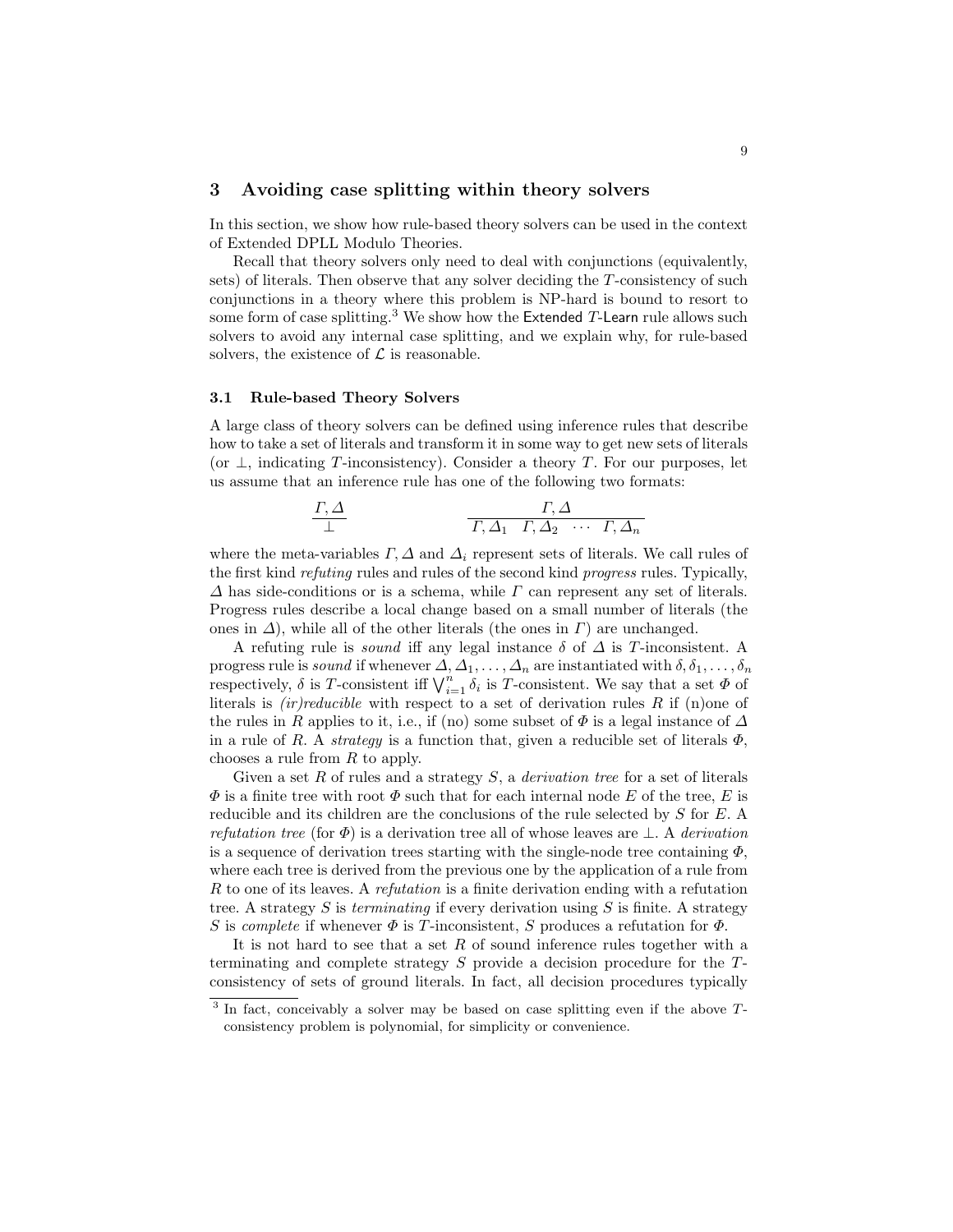associated with applications of Satisfiability Modulo Theories can be described in this way. We will now describe how such decision procedures can be incorporated into the Extended Abstract DPLL Modulo Theories formalism.

#### 3.2 Integration with Rule-based Theory Solvers

Recall that the original DPLL Modulo Theories framework requires that for every state  $M \parallel F$  that is final with respect to Basic DPLL Modulo Theories, the theory solver can determine the  $T$ -consistency of  $M$ . Given a set of sound inference rules and a terminating and complete strategy,  $M$  can be checked for  $T$ consistency simply by generating the derivation starting with M and determining whether it results in a refutation tree or not.

Note that this process may require a large derivation tree with many branches. The purpose of the Extended T-Learn rule is to allow the theory solver to avoid having to do any splitting itself. This can be accomplished as follows. Given a state  $M \parallel F$  which is final with respect to Basic DPLL Modulo Theories, the theory solver begins applying rules starting with  $M$ . However, this time, as soon as a splitting rule is encountered (a progress rule with  $n > 1$ ), the theory solver halts and uses Extended T-Learn to return one or more clauses representing the case split. The theory solver is then suspended until another final state  $M' \parallel F'$ is reached.

The obvious remaining question is how to capture the case split with a learned clause. As we show in [2], one way to do this that will work for any rule-based theory solver is to encode the number of possible case splits using Boolean constants. In practice, however, it is usually possible and desirable to encode splitting rules more directly. For example, a progress rule of the form seen in the previous subsection (where  $n > 1$ ) corresponds to the following formula schema:  $\bigcap_{i=1}^n \Delta_i$ . Any instance of this schema can be converted into CNF and the resulting clauses sent to the DPLL engine via Extended T-Learn. For this to work, one additional requirement is that the rules be *refining*. We say that an inference rule is *refining* if it is a refuting rule or if whenever  $\Delta, \Delta_1, \ldots, \Delta_n$  are instantiated with  $\delta, \delta_1, \ldots, \delta_n$  respectively,  $\delta \models_T \gamma_{\delta}(\bigvee_{i=1}^n \delta_i)$ . This is essentially a stronger version of soundness. It requires that any model of the premise can be refined into a model of some of the consequents. It is necessary in order to satisfy the side conditions of Extended T-Learn.

We must also check that an appropriate literal-generating function  $\mathcal L$  exists. Assume we are given a set R of rules and a terminating strategy  $S$ . First, define D to be a function which, given a set  $\Phi$  of literals returns all literals that may appear along any branch of the derivation tree with any subset of  $\Phi$  at its root. And let  $\mathcal N$  be a function which, given a set  $\Phi$  of literals, returns all literals that can be formed from the atomic formulas in  $\Phi$ . Now, we define a series of functions  $\mathcal{L}_i$  as follows. Let  $\mathcal{L}_0$  be the identity function and for  $i > 0$ , let  $\mathcal{L}_i(\Phi) = \mathcal{N}(\mathcal{D}(\mathcal{L}_{i-1}(\Phi)))$ . If for some  $k > 0$ ,  $\mathcal{L}_k = \mathcal{L}_{k+1}$ , then we say that R is literal-bounded under S, and define  $\mathcal{L} = \mathcal{L}_k$ .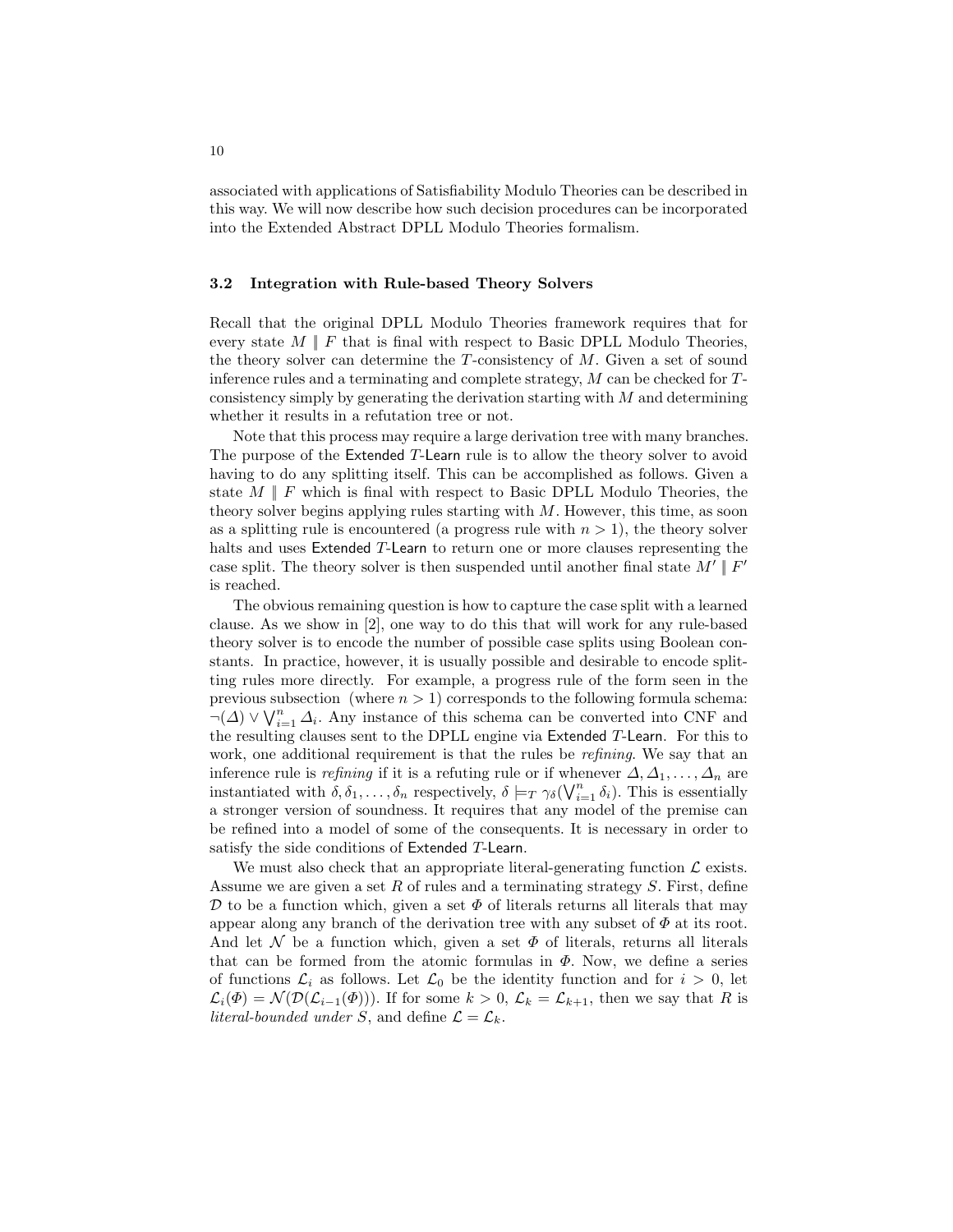*Property 2.* If R is a set of sound refining rules for a theory T, S is a strategy for R that is terminating and complete, and R is literal-bounded under  $S$ , then R can be integrated with the Extended DPLL Modulo Theories framework.

*Proof.* We first show that  $\mathcal L$  satisfies Definition 2. It is easy to see that Properties 1 and 2 in the definition are satisfied. Because  $\mathcal{D}(\Phi)$  considers derivations starting with any subset of  $\Phi$ , Property 3 must also be satisfied. Finally, because  $\mathcal{L}$  is a fixed point of  $\mathcal{L}_i$ , it must be idempotent.

Now, we must show that whenever a state  $M \parallel F$  is reached that is final with respect to Basic DPLL Modulo Theories, the theory solver can do one of the following: determine that M is  $T$ -consistent; determine that M is  $T$ -inconsistent; or introduce a new clause via Extended T-Learn that enables some Basic DPLL Modulo Theories step.

Given a state  $M \parallel F$ , we simply apply rules from R to M according to strategy S. If  $\perp$  is derived, then by soundness, M is T-inconsistent. If an irreducible set of literals is derived, then by completeness,  $M$  must be  $T$ -consistent. If a splitting rule is reached, and  $\Gamma, \Delta, \Delta_1, \ldots, \Delta_n$  are instantiated with  $\phi, \delta, \delta_1, \ldots, \delta_n$ respectively, there are three possibilities:

- 1. For all  $i, M \models \neg \delta_i$ . In this case, we apply Extended T-Learn to learn  $\neg(\delta) \vee$  $\bigvee_{i=1}^{n} \delta_i$ , which will result in one or more clauses that are conflicting in M, thus enabling either Fail or T-Backjump by Lemma 2.
- 2. For some i,  $M \models \delta_i$ , or else  $\delta_i$  is undefined in M and  $M \models \neg \delta_j$  for every  $j \neq i$ . In either case, no split is necessary and we simply proceed by applying rules of R to  $\phi, \delta_i$ .
- 3. The final case is when at least two of the  $\delta_i$  are undefined in M. Then we apply Extended T-Learn to learn  $\neg(\delta) \vee \bigvee_{i=1}^{n} \delta_i$  which is guaranteed to contain at least one clause that is not satisfied by  $M$ , thus enabling Decide.  $\Box$

Example 3. As we saw in a previous example the theory of arrays requires case splitting. One (sound and refining) rule-based decision procedure for this theory is given in [13]. A careful examination of the decision procedure reveals the following: (i) each term can be categorized as an array term, an index term, a value term, or a set term; (ii) no new array terms are ever introduced by the inference rules; (iii) at most one new index term for every pair of array terms is introduced; (iv) set terms are made up of some finite number of index terms; (v) the only new value terms introduced are of the form  $read(a, i)$  where a is an array term and  $i$  is an index term. It follows that the total number of possible terms that can be generated by the procedure starting with any finite set of literals is finite. Because there are only a finite number of predicates, it then follows that this set of rules is literal-bounded.  $\Box$ 

# 4 Application to Satisfiability Modulo Multiple Theories

In this section, we focus on background theories  $T$  that are actually the union of two or more component theories  $T_1, \ldots, T_n$ , each equipped with its own solver.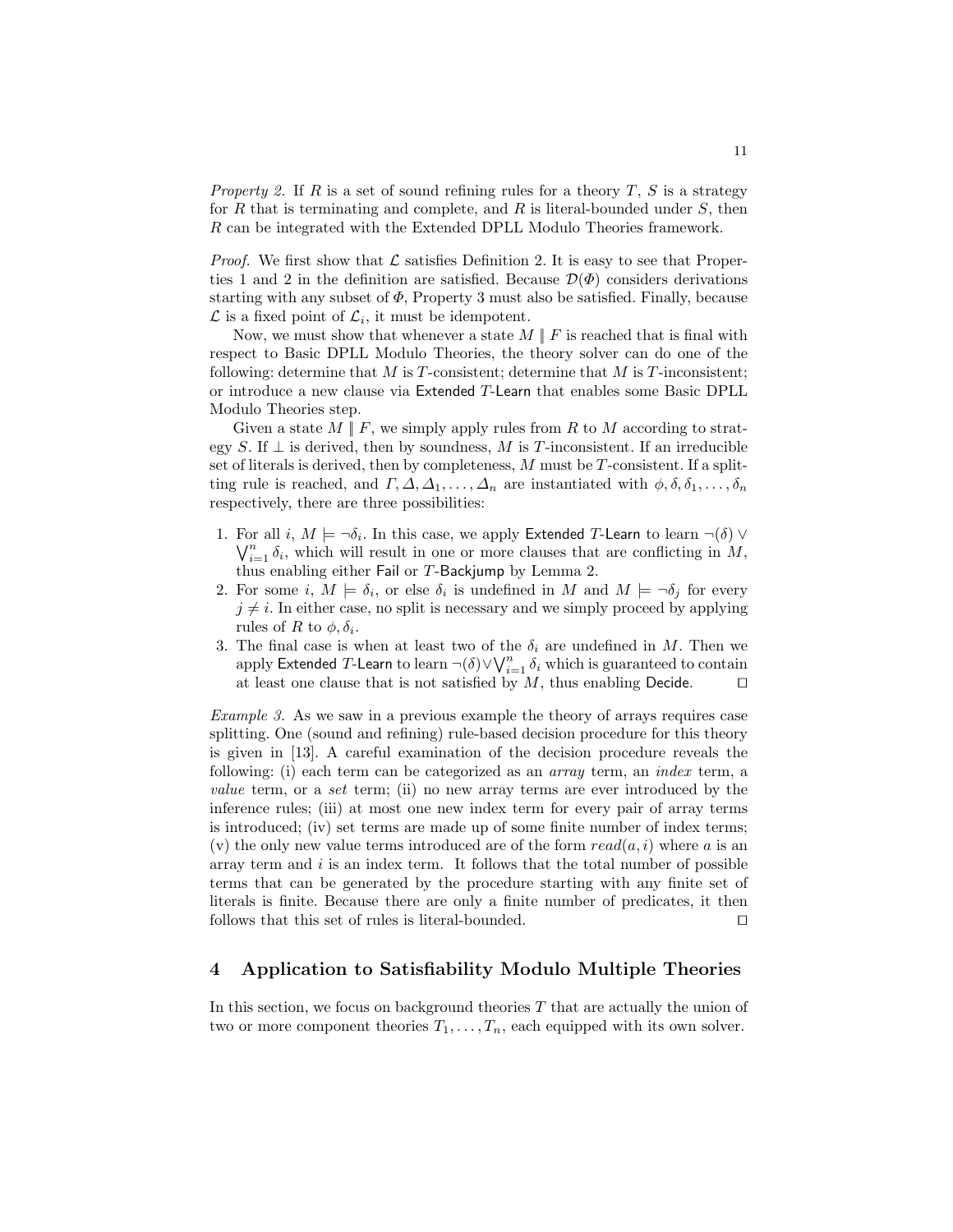We first show how to obtain an Abstract DPLL Modulo Theories transition system for the combined theory  $T$  as a refinement of the system XT described in Section 2 using only the solvers of the theories  $T_i$ . Then we show how to refine the new  $DPLL(T)$  architecture into a  $DPLL(T_1, \ldots, T_n)$  architecture in which each  $T_i$ -solver is directly integrated into the DPLL $(X_1, \ldots, X_n)$  engine.

We will work here in the context of first-order logic with equality. For the rest of the section we fix  $n > 1$  stably infinite theories<sup>4</sup>  $T_1, \ldots, T_n$  with respective, mutually disjoint signatures  $\Sigma_1, \ldots, \Sigma_n$ . We will consider the theory  $T = T_1 \cup$  $\cdots \cup T_n$  with signature  $\Sigma = \Sigma_1 \cup \cdots \cup \Sigma_n$ . We are interested in the T-satisfiability of ground formulas over the signature  $\Sigma$  extended with an infinite set K of free constants. For any signature  $\Omega$  we will denote by  $\Omega(K)$  the signature  $\Omega \cup K$ . We say that a ground clause or literal is  $(i-)pure$  if it has signature  $\Sigma_i(K)$ where  $i \in \{1, \ldots, n\}$ . Given a CNF formula F of signature  $\Sigma(K)$ , by abstracting subterms with fresh constants from  $K$ , it is possible to convert  $F$  in linear time into an equisatisfiable CNF formula, all of whose atoms are pure. See [14], for instance, for details on this purification procedure. From now on, we will limit ourselves with no loss of generality to pure formulas.

Following the Nelson-Oppen combination method, the various solvers will cooperate by exchanging entailed equalities over shared constants. Let L be a set of pure literals over the signature  $\Sigma(K)$ . We say that a constant  $k \in K$  is an  $(ij-)shared constant$  of L if it occurs in an *i*-pure and a j-pure literal of L for some distinct i and j. For  $i = 1, ..., n$ , we denote by  $L^i$  the set of all the  $\Sigma_i(K)$ -literals of L and by  $S_i(L)$  the set of all equalities between distinct ijshared constants of L for every  $j \neq i$ . Note that for every  $j \neq i$ ,  $L^j \cap L^i$  contains at most equalities or the negation of equalities from  $S_i(L)$ . An arrangement for L is a set containing for each equality  $e \in \bigcup_i \mathcal{S}_i(L)$  either  $e$  or  $\neg e$  (but not both), and nothing else.

The extended Abstract DPLL Modulo theories framework can be refined to take into account that  $T$  is a combined theory by imposing the following additional requirements on the XT system.

Refinement 1. We consider only derivations starting with states of the form  $\emptyset$  | F, where each atom of F is a pure  $\Sigma(K)$ -atom.

**Refinement 2.** We consider only applications  $M \parallel F \Longrightarrow M \parallel F$  of T-Propagate and applications  $M \parallel F \Longrightarrow M \parallel F$ , C of Extended T-Learn where l and each literal of C are pure.

Refinement 1 and 2 maintain the invariant that all the literals occurring in a state are pure, and so can be fed to the corresponding local solvers. Given these minimal requirements, it will be sufficient for T-Propagate to propagate only literals l that are i-pure for some  $i = 1, ..., n$  and such that and  $M^i \models_{T_i}$ l, where the entailment  $M^i \models_{T_i} l$  is determined by the  $T_i$ -solver. Similarly, Extended T-Learn will rely on the local solvers only to learn  $T_i$ -lemmas, i.e., *i*-pure clauses C such that  $\emptyset \models_{T_i} \gamma_F(C)$ . Note that we do allow lemmas C consisting

 $4\,$  A theory  $T$  is stably infinite if every  $T$ -consistent quantifier-free formula  $F$  over  $T$ 's signature is satisfiable in an infinite model of T.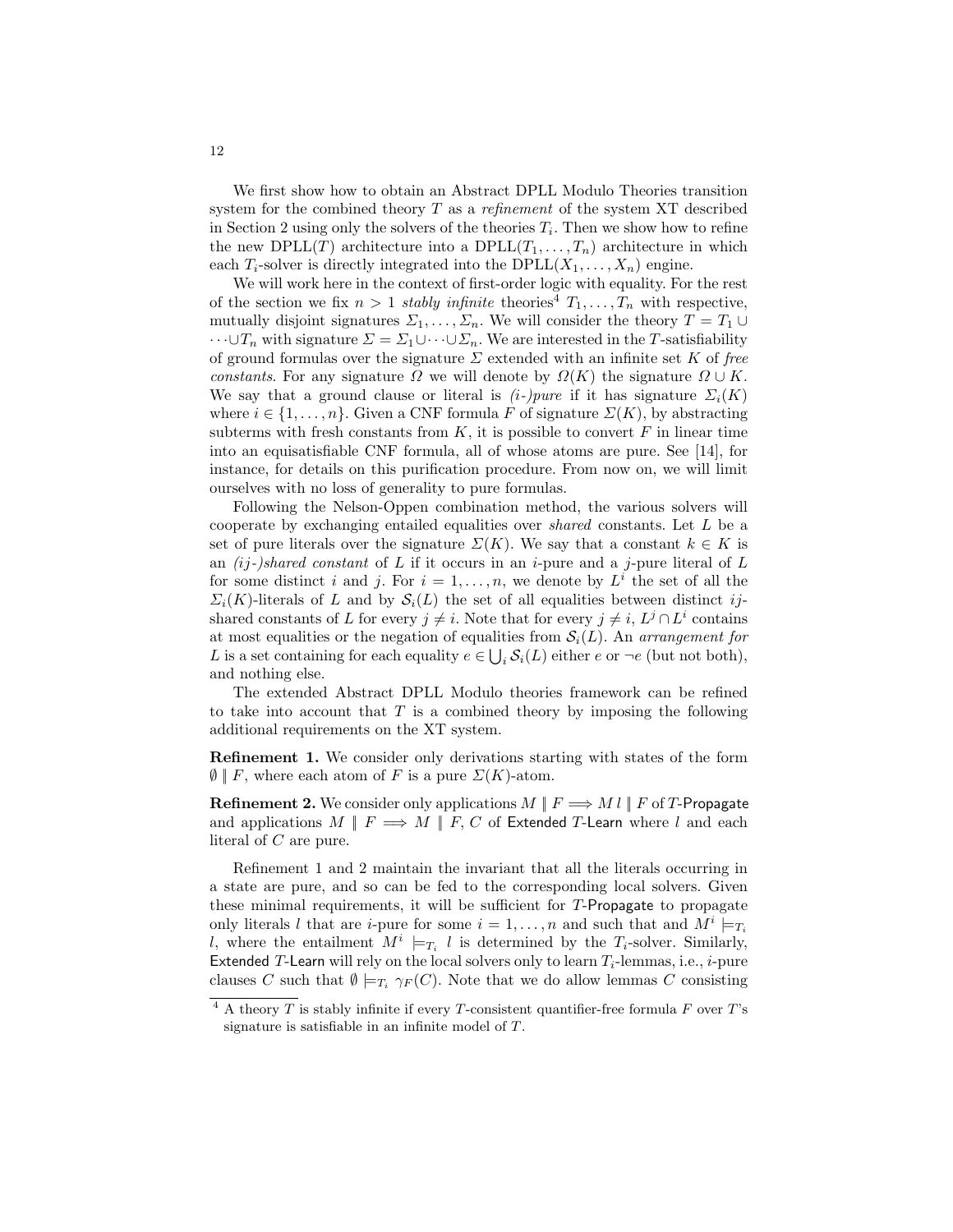of pure literals from different theories and such that  $F \models_T \gamma_F(C)$ , as lemmas of this sort can be computed even if one only has local solvers (consider for example the backjump clauses generated by standard conflict analysis mechanisms).

**Refinement 3.** The suitable literal-generating function  $\mathcal{L}$  maps every finite set L of pure  $\Sigma(K)$ -literals to a finite set of pure  $\Sigma(K)$ -literals including  $\bigcup_i \mathcal{S}_i(L)$ .

To use the various solvers together in a refutationally complete way for Tconsistency, it is necessary to make them agree on an arrangement. To do this efficiently, they should be able to share the entailed (disjunctions) of equalities of shared constants. Refinement 3 then essentially states that theory lemmas can include shared equalities.

### 4.1 From DPLL $(T)$  to DPLL $(T_1, \ldots, T_n)$

Assuming the previous refinements at the abstract level, we now show in concrete how the  $DPLL(T)$  architecture can be specialized to use the various local solvers directly and to facilitate cooperation among them. Here we define a local requirement on each  $T_i$ -solver that does not even need refutational completeness for  $T_i$ -consistency. If M is an assignment consisting of pure literals and  $i \in \{1, \ldots, n\}$ , we call the *(default)* completion of  $M^i$  and denote by  $\widehat{M}^i$  the smallest extension of  $M<sup>i</sup>$  falsifying every shared equation for  $M<sup>i</sup>$  that is undefined in M, that is,  $\tilde{M}^i = M^i \cup \{\neg e \mid e \in \mathcal{S}_i(M), e \text{ undefined in } M\}.$ 

**Requirement 1.** For each  $i = 1, \ldots, n$ , the solver for  $T_i$ , given a state  $M \parallel F$ , must be able to do one of the following:

- 1. determine that  $\widehat{M}^i$  is  $T_i$ -consistent, or
- 2. identify a  $T_i$ -inconsistent subset of  $M^i$ , or
- 3. produce an *i*-pure clause C containing at least one literal of  $\mathcal{L}(M)$  undefined in M and such that  $\emptyset \models_{T_i} \gamma_F(C)$ .

The computational cost of the test in Point 1 of this requirement depends on the deduction capabilities of the theory solver.<sup>5</sup> Note, however, that the test can be deferred thanks to Point 3. The solver may choose not to generate the completion of  $M^i$  explicitly and test it for  $T_i$ -inconsistency, and instead generate a lemma for the engine containing one of the undefined equalities.

If a solver meeting Requirement 1 cannot determine the  $T_i$ -consistency of the completion  $\widehat{M}^i$ , it must be either because it has determined that a subset of  $\widehat{M}^i$ (possibly of  $M<sup>i</sup>$  alone) is in fact inconsistent, or that it needs more information about some of the undefined literals of  $\mathcal{L}(M)$  first. However, once every literal of  $\mathcal{L}(M)$  is defined in M, including the equalities in  $\mathcal{S}_i(M)$ , the solver must be able to tell whether  $M^i$  is  $T_i$ -consistent or not. This is a minimal requirement for any solver to be used in a Nelson-Oppen style combination procedure.

Usually though it is desirable for Nelson-Oppen solvers to also be able to compute (disjunctions of) shared equalities entailed by a given set of literals, so

<sup>5</sup> For some solvers, such as the common ones for EUF or linear rational arithmetic, this additional cost is actually zero as these solvers already explicitly maintain complete information on all the entailed equalities between the known terms.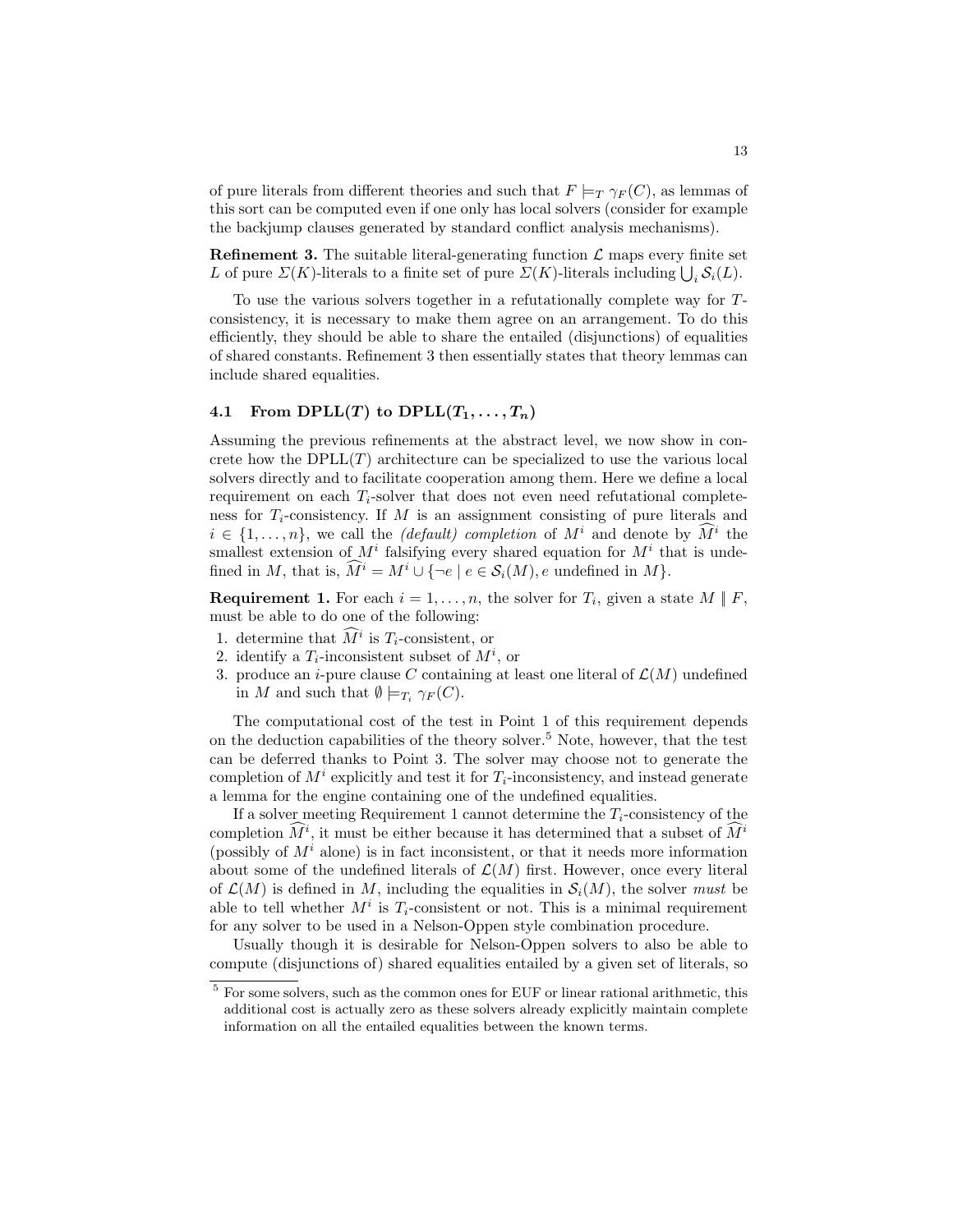that only these equalities can be propagated to the other solvers, and guessing is minimized. For instance, if one solver communicates that  $a$  is equal to either  $b$  or c, then the other solvers do not have to consider cases where  $a$  is equal to some fourth constant. Requirement 1 allows that possibility, as illustrated by the following example.

*Example 4.* Assume, just for simplicity, that for every M,  $\mathcal{L}(M)$  is no more than  $M \cup \bigcup_i \mathcal{S}_i(M)$ , which entails that each  $T_i$ -solver is refutationally complete for  $T_i$ -consistency. Then consider an assignment M where  $M_i$  is  $T_i$ -consistent, for some i, and let  $e_1, \ldots, e_n$  be equalities in  $\mathcal{S}_i(M)$  undefined in M such that  $l_1, \ldots, l_m \models \bigvee_k e_k$  for some  $\{l_1, \ldots, l_m\} \subseteq M^i$ . In this case,  $\widehat{M}^i$  is clearly  $T_i$ inconsistent. However, since  $M<sup>i</sup>$  alone is consistent, by Requirement 1 the  $T<sub>i</sub>$ solver must return a lemma containing one or more undefined literals of  $\mathcal{L}(M)$ .

Now, if the solver can in fact compute (deterministically, with no internal case splits!) the clause  $\bigwedge_j l_j \Rightarrow \bigvee_k e_k$ , that clause will be the ideal lemma to return. Otherwise, it is enough for the solver to return *any* lemma that contains at least one shared equality  $e$  (in the worst case, even a tautology of the form  $e \vee \neg e$  will do). Intuitively, this marks a progress in the computation because eventually one of the shared equalities will be added to M (for instance, by an application of Decide), reducing the number of undefined literals in  $\mathcal{L}(M)$ .  $\square$ 

Requirement 1 and the earlier refinements are enough to guarantee that we can use the local  $T_i$ -solvers directly—as opposed to building a solver for the combined theory  $T$ —to generate derivations satisfying Theorem 2. The first thing we need for Theorem 2 is easy to see: it is always possible to derive from a state  $\emptyset$  || F a final state S with respect to Basic DPLL Modulo Theories  $(\Longrightarrow_B)$ . The second thing we need is that whenever the final state S has the form  $M \parallel F'$ , the assignment M is T-consistent. Although none of the local solvers is able to determine that by itself, it can do it in cooperation with the other solvers thanks to Requirement 1. It is then not difficult to show (see [2]) that, under the assumptions in this section, the following property holds.

*Property 3.* Each derivation of the form  $\emptyset \parallel F \Longrightarrow_{\text{XT}}^* M \parallel G$  where  $M \parallel G$  is final wrt. Basic DPLL Modulo Theories can be extended in finitely many steps using the solvers for  $T_1, \ldots, T_n$  to a derivation of the form  $\emptyset \parallel F \Longrightarrow_{XT}^* M \parallel G \Longrightarrow_{XT}^* S$ where S is either FailState or a state  $M' \parallel G'$  with a T-consistent  $M'$ .

#### 5 Conclusions and further work

We have proposed a new version of  $DPLL(T)$  in which theory solvers can delegate all case splits to the DPLL engine. This can be done on demand for solvers that can encode their internal case splits into one or more clauses, possibly including new constants and literals. We have formalized this in an extension of Abstract DPLL and proved it correct. We think that the new insights gained by this formalization will help us and others when incorporating these ideas into our respective SMT solvers.